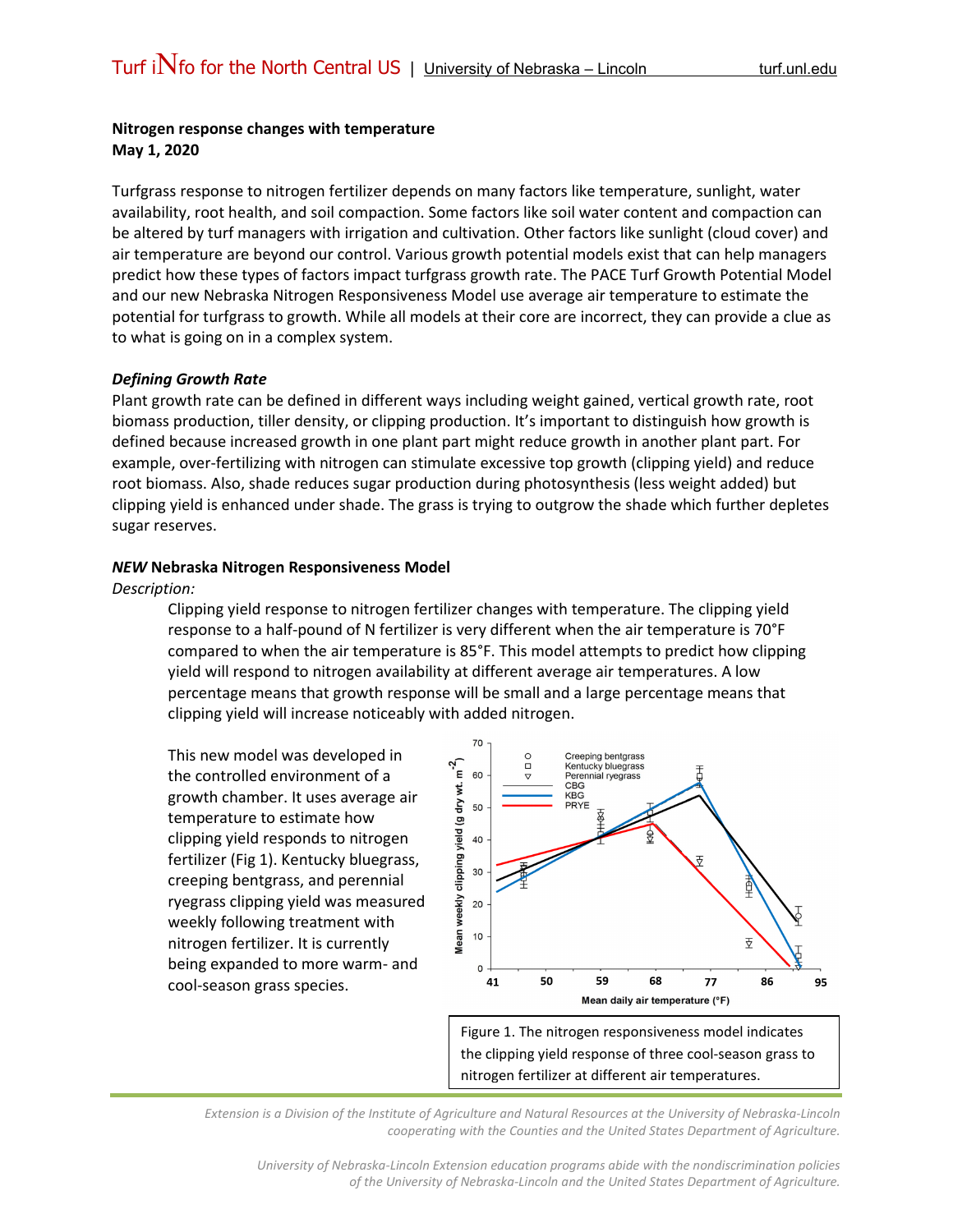### *Weaknesses:*

There are weaknesses with this model. First, it was developed under the extreme environmental controls of a growth chamber with one cultivar for each grass species. It was also conducted for a period of eight weeks (including an initial acclimation phase in the growth chambers). The model outputs the relative percentage of a maximum clipping yield response. It is not an absolute value like 0.25 lbs of N increases clipping yield by 1 qt of clippings per 1000 ft<sup>2</sup>. Finally, it may not be directly linked to sugar production and should only be applied to actively growing grass. Output values not applicable for turf entering or breaking winter dormancy.

## *Use Recommendation:*

This model can help turfgrass managers select a nitrogen rate when striving to meet growth rate goals. I imagine this model like selecting a gear in your truck. In a high gear/N response, only small amounts of nitrogen are required to stimulate a large growth response. In lower gear/N response, higher application rates will be needed to get a significant clipping yield response. When the Nitrogen Responsiveness Model is very low, withhold nitrogen because the turf is well outside it's normal growing window.

# **PACE Turf Growth Potential Model**

#### *Description:*

This growth potential model uses air temperature to estimate growth rate on a weight basis. The ideal temperature to maximize photosynthesis is *generally* accepted to be 68°F for cool-season plants and 87°F warm-season plants. This model uses those temperatures as peak values that decline as the temperature gets cooler or warmer than optimum (Fig. 2). [Click here for more info.](https://www.paceturf.org/PTRI/Documents/0401ref01.pdf)



# *Weaknesses:*

This is a theoretical model that assumes clipping production mirrors sugar production (photosynthesis).

Calibration data from Nebraska has found that this model tends to over-estimate clipping yield in late spring and early fall and underestimate clipping yield during summer. It also assumes that all cool and warm-season species have the same peak temperatures. Our data suggests that some species such as creeping bentgrass "prefer" warmer weather than species like annual bluegrass or perennial ryegrass.

### *Use Recommendation:*

This model can be thought of as a good indicator of sugar production and not necessarily clipping yield. When observed clipping yields are low but PACE Growth Potential is high (think fall), then it's easy to believe that the plant is storing sugars or using them in different ways (roots, density, etc.). When clipping production is high but Growth Potential is low, then the plant is likely burning stored sugar (i.e. summer). This can lead to the death of the plant if it occurs for too long. It's good for managers to have a rough idea of the sugar status of the plant and this model helps with that assessment.

*Extension is a Division of the Institute of Agriculture and Natural Resources at the University of Nebraska-Lincoln cooperating with the Counties and the United States Department of Agriculture.*

*University of Nebraska-Lincoln Extension education programs abide with the nondiscrimination policies of the University of Nebraska-Lincoln and the United States Department of Agriculture.*